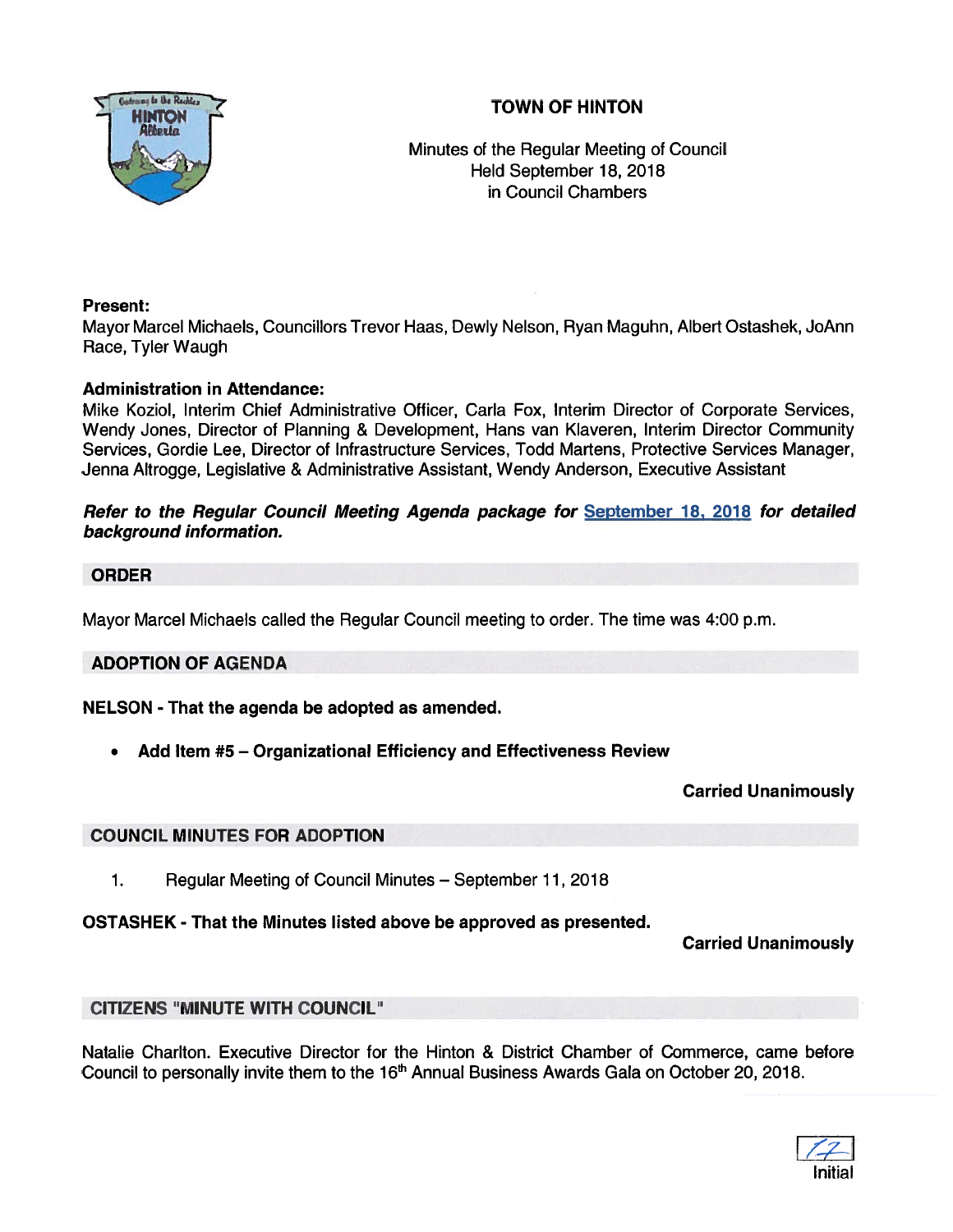## PUBLIC HEARING ON LAND USE BYLAW No. 1088-6

#### INTRODUCTION & PROCEDURES

Deputy Mayor Nelson informed the hearing attendees as follows:

- •The Public Hearing is held pursuan<sup>t</sup> to the Municipal Government Act.
- •Rules of conduct will be followed during this Public Hearing.
- Presentations should be brief and to the point.
- • The order of presentation shall be:
	- repor<sup>t</sup> from the planner
	- entry of written submissions
	- those supporting the Bylaw
	- those opposing the Bylaw
	- any other person deemed to be affected by the Bylaw
- Council may ask questions of the speakers after each presentation for clarification purposes.
- There will be no debating the Bylaw, however, questions to the Councillors or other parties will be accepted through the Chair.

Deputy Mayor Nelson declared the Public Hearing relating to the Land Use Bylaw No. 1088-6 open. The time was 4:05 p.m.

The Secretary, Carla Fox, Interim Director of Corporate Services, informed that the purpose of propose<sup>d</sup> Bylaw No. 1088-6 is to amend the Land Use Bylaw as follows:

- 1. Edits Overview that summarizes the propose<sup>d</sup> amendments for regulations for Cannabis Retail.
- 2. Redlined version of propose<sup>d</sup> Land Use Bylaw incorporating the Edits Overview.
- 3. Cannabis Retail Setbacks Map

As shown on Schedule "A" with Attachment(s) #1, 2 & 3.

First reading was <sup>g</sup>iven to Bylaw No. 1088-6 on July 17, 2018.

Notice of this Public Hearing was advertised in the Hinton Voice newspaper on July 26, August 2, 9, 16, <sup>23</sup> and September <sup>6</sup> and 13, <sup>2018</sup> and advertised on the Town of Hinton website.

The following written comments have been received to date and is included in the September 18, <sup>2018</sup> Regular Council agenda package.

Report from the Planner (Attachment #1)

Deputy Mayor Nelson requested:

a) Are there any late written submissions relating to the Bylaw? No

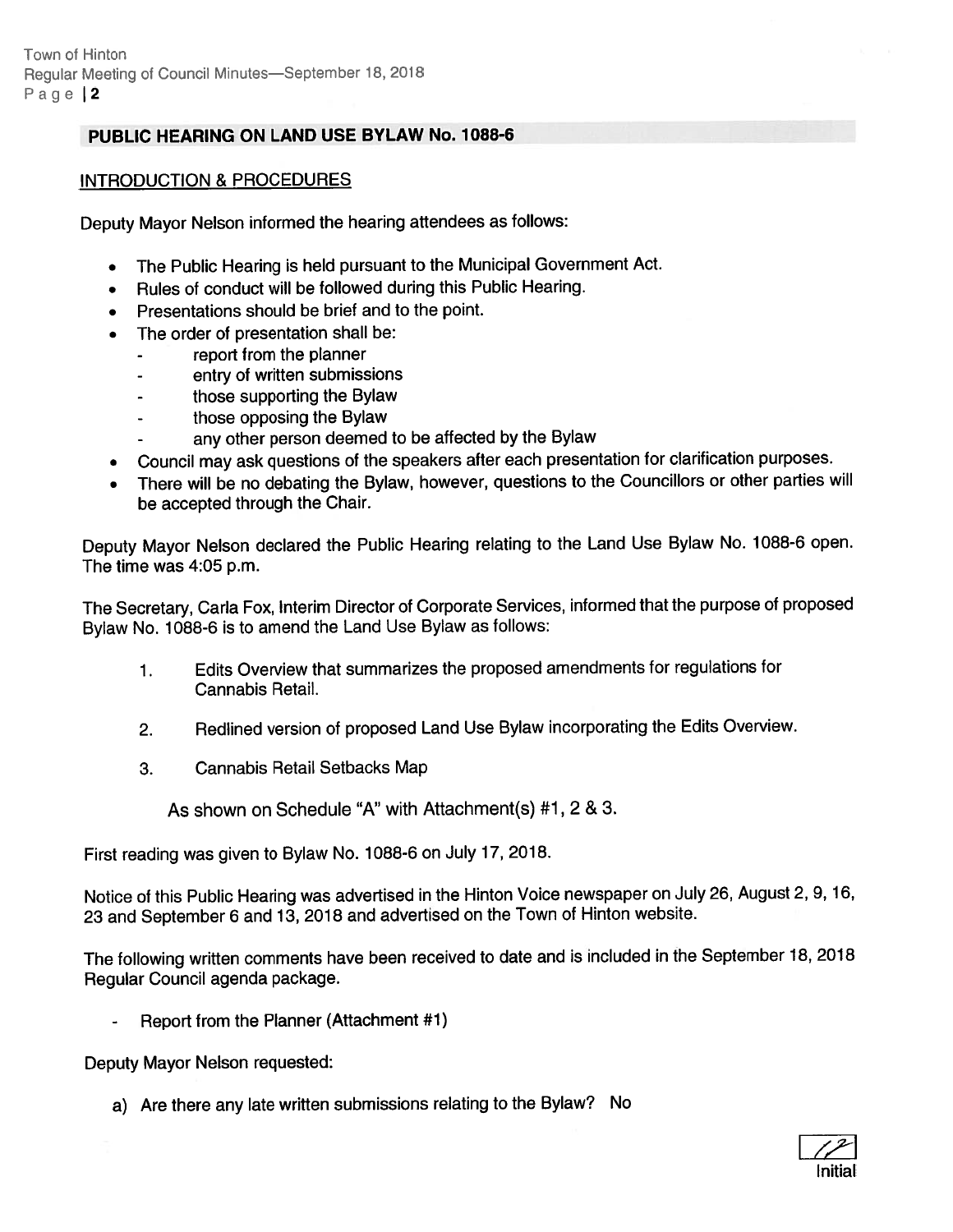Town of Hinton Regular Meeting of Council Minutes—September 18. 2018 Page | 3

- b) Is there anyone who supports the Bylaw and wishes to speak? No
- c) Is there anyone who opposes the Bylaw and wishes to speak? No
	- d) Is there anyone deemed to be affected by the Bylaw and wishes to speak? No
	- e) Are there any comments from Council's Planning Advisors? The Planners repor<sup>t</sup> is included in the September 18, 2018 agenda package.
- t) Do the Councillors have any further questions? No
	- 1) Do the Councillors require further information? None requested

Deputy Mayor Nelson declared the Public Hearing closed at 4:09 p.m.

#### ACTION ITEMS

1. Land Use Bylaw No. 1088-6

NELSON -That Land Use Bylaw Amendment No.7088-6 receive Second Reading.

Carried Unanimously

HAAS - That Land Use Bylaw Amendment No. 1088-6 receive Third/Final Reading. Carried Unanimously

#### 2. CEAC Terms of Reference Review

MAGUHN - That Council approves the Community Engagement and Advisory Committee Terms of Reference as presented in Attachment #1.

Carried Unanimously

MAGUHN - That Council gives First reading of Bylaw #1070-3 to remove schedules A and B. Carried Unanimously

HAAS - That Council gives Second reading of Bylaw #1070-3 to remove schedules A and B. Carried Unanimously

OSTASHEK - That Council gives unanimous consent for Third reading of Bylaw #1070-3. Carried Unanimously

RACE - That council give third reading to bylaw 1070-3 to remove schedules A & B Carried Unanimously

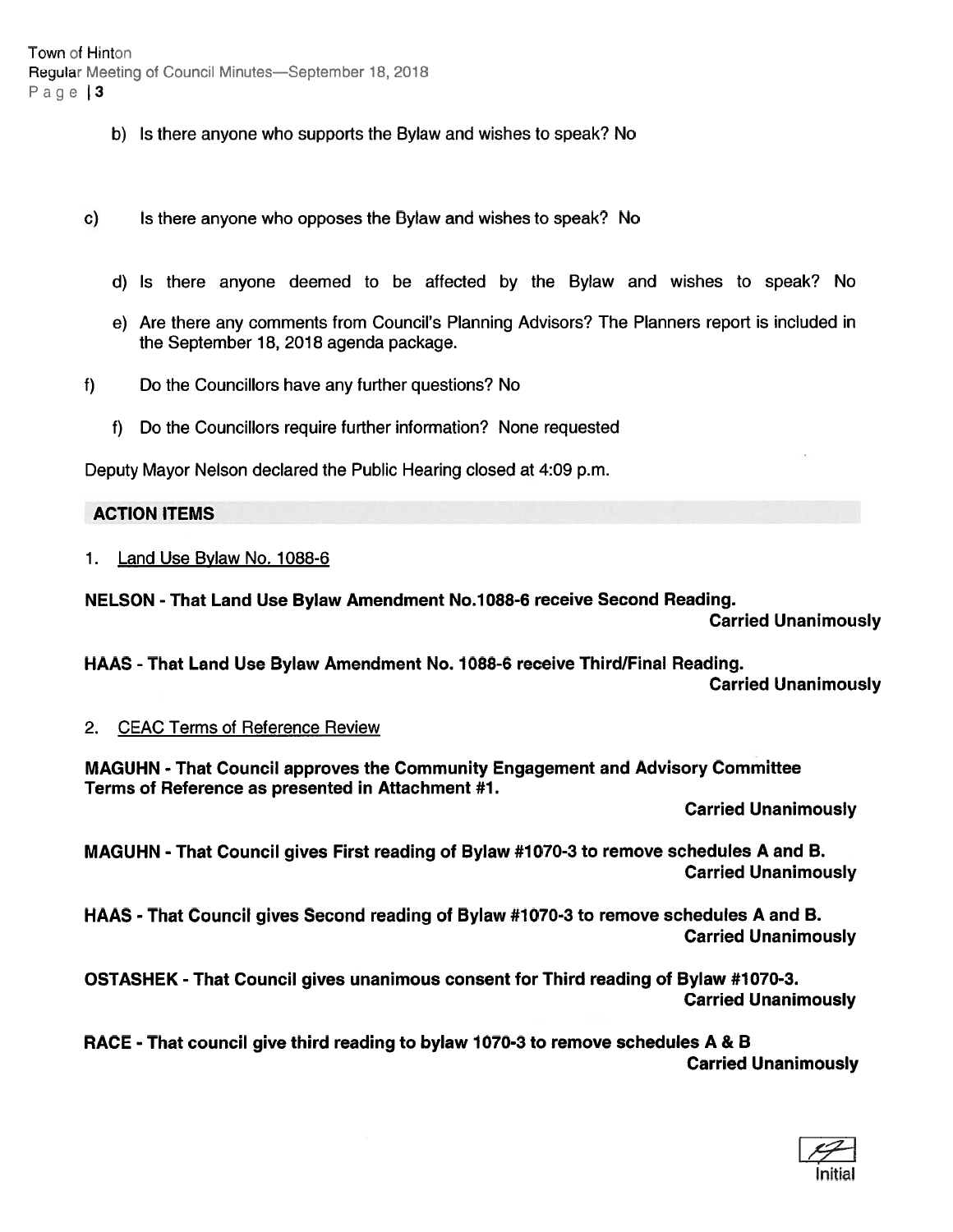Town of Hinton Regular Meeting ot Council Minutes—September 18, 2018 Page 14

#### 3. Cannabis Consumption Bylaw No. 1125

NELSON - That bylaw #1125 be amended to reflect signage specific to no cannabis consumption. Carried 6-1 For: Haas, Waugh, Maguhn, Michaels, Nelson, Race Against: Ostashek

NELSON - That Council <sup>g</sup>ives Second reading of Cannabis Consumption Bylaw #7 <sup>125</sup> as amended in Attachment #2.

Carried Unanimously

#### 4. Animal Control Bylaw No. 1122

RACE -That Animal Control Bylaw #1722 be amended to designate the area from the dog par<sup>k</sup> to East River Road trail as off-leash.

Defeated 2-5 For: Nelson, Race Against: Haas, Waugh, Maguhn, Michaels, Ostashek

HAAS - That Council gives Second Reading of Animal Control Bylaw #1122 as presented. Carried Unanimously

#### 5. Organizational Review Funding

HAAS - That up to \$75,000 be allocated from the Reserves to fund an Organizational Efficiency and Effectiveness Review.

> Carried 5-2 For: Haas, Waugh, Michaels, Ostashek, Race Against Nelson & Maguhn

#### INFORMATION ITEMS

1. Council Information Package #1 for September 18, 2018

OSTASHEK - That Council Information Package #1 September 18, <sup>2018</sup> be accepted for information.

Carried Unanimously

# REPORTS FROM MAYOR, COUNCIL, CHIEF ADMINISTRATIVE OFFICER

1. Council Updates (Training, Conferences, Committees, Community Events)

Councillors reported on the various committees, meetings, and activities they attended since the last Regular Council meeting and what they <sup>p</sup>lan on attending in the coming weeks.

#### 2. Interim Chief Administrative Officer Report

Mike Koziol, Interim Chief Administrative Officer, provided an update on administrative maffers.